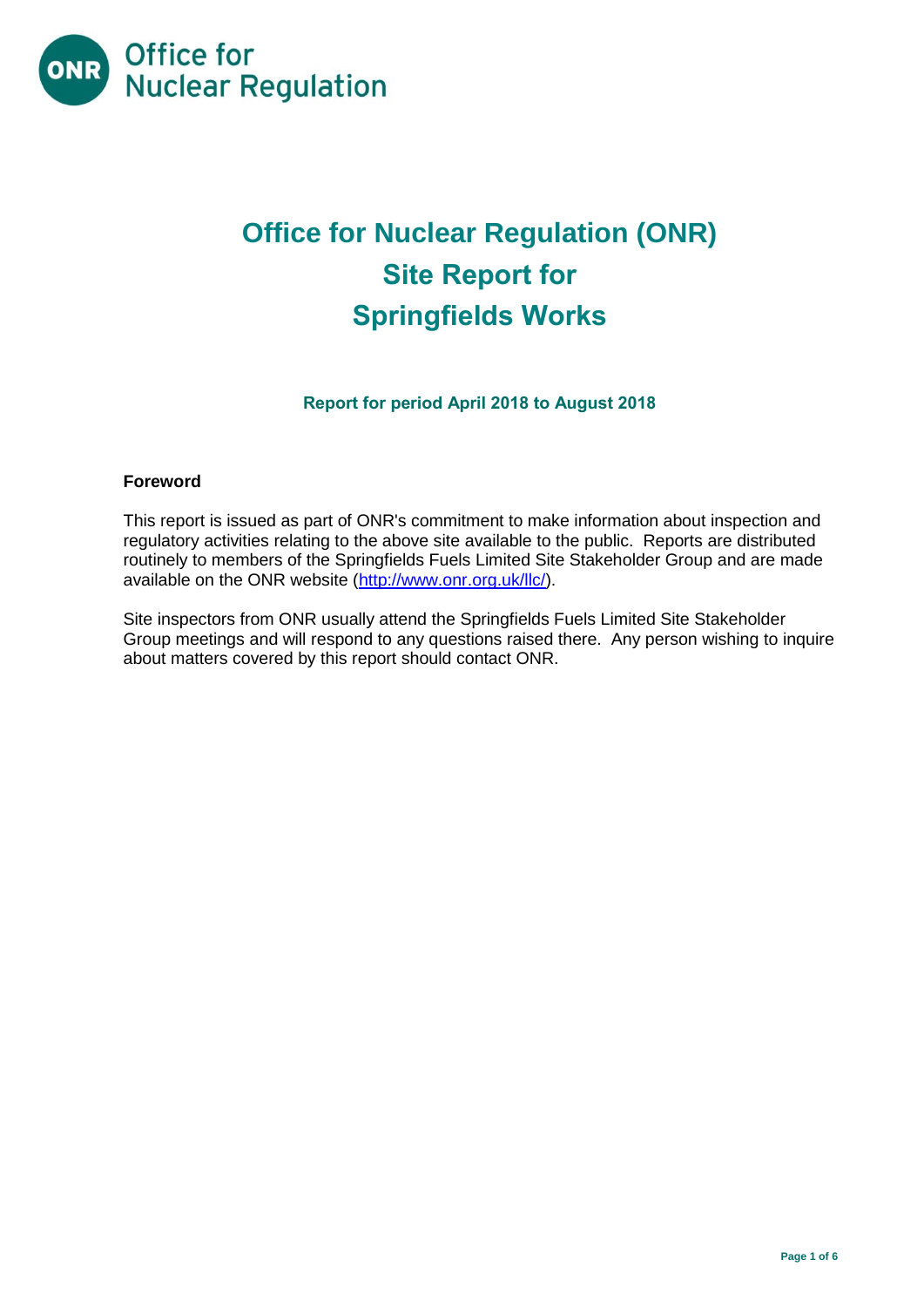# **TABLE OF CONTENTS**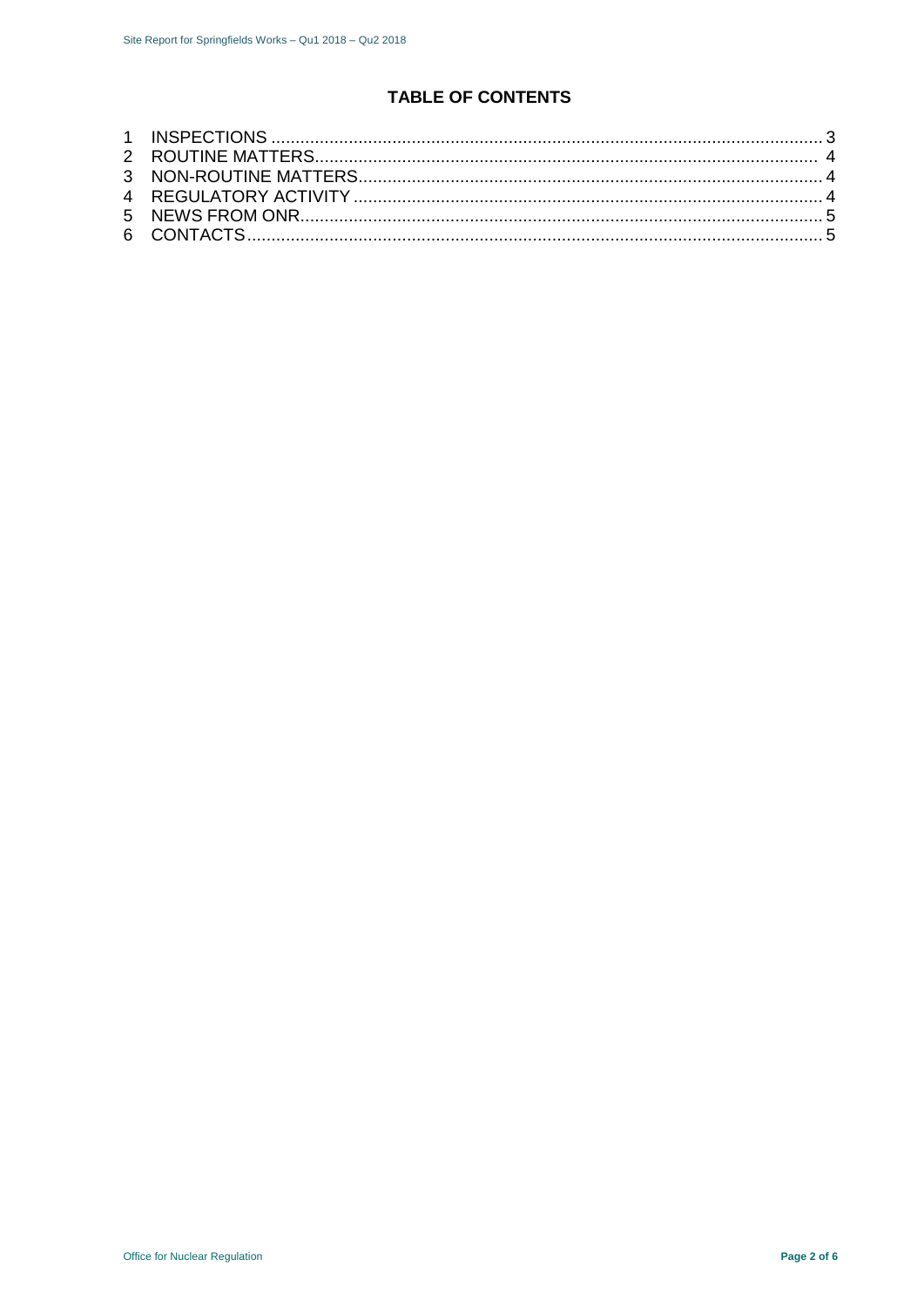# <span id="page-2-0"></span>**1 INSPECTIONS**

#### **1.1 Dates of Inspections/Interventions**

The ONR Nominated Site Inspector and other ONR Inspectors conducted interventions on the following dates during the period:

| April  | 17,18   |
|--------|---------|
| May    | 2       |
| June   | 27      |
| July   | 3,17,31 |
| August | 1,10,23 |

# <span id="page-2-1"></span>**2 ROUTINE MATTERS**

#### **2.1 Inspections and Interventions**

Inspections are undertaken as part of the process for monitoring compliance with:

- **the conditions attached by ONR to the nuclear site licence granted under the** Nuclear Installations Act 1965 (NIA65) (as amended);
- the Energy Act 2013;
- the Health and Safety at Work Act 1974 (HSWA74); and
- Teaulations made under HSWA74, for example The Ionising Radiations Regulations 1999 (IRR99), Radiation (Emergency Preparedness and Public Information) Regulations 2001 (REPPIR) and The Management of Health and Safety at Work Regulations 1999 (MHSWR99).

The inspections entail monitoring licensee's actions on the site in relation to incidents, operations, maintenance, projects, modifications, safety case changes and any other matters that may affect safety. The licensee is required to make and implement adequate arrangements under the conditions attached to the licence in order to ensure legal compliance. Inspections seek to judge both the adequacy of these arrangements and implementation.

In this period, routine inspections and interactions with Springfields Fuels Ltd (SFL) covered the following:

#### **Annual Review of Safety, Security and Environment (ARoSSE).**

The site presented its ARoSSE clearly demonstrating that SFL fully understand where improvement is required and how this is to be achieved. SFL has achieved a significant amount over the last 12 months, however there is still work to be undertaken and several challenges for the future, particularly with regard to maintaining experienced personnel and capability. SFL continued to demonstrate compliance in all areas and regulatory confidence remains high.

There is an open and transparent relationship between SFL and its regulators allowing efficient and effective regulation and dialogue. In addition, the SFL Internal Assurance function has been highly proactive, providing oversight, audit and assurance to the business.

Of particular note was the interaction with Safety Representatives, demonstrated by their inclusion in the ARoSSE, complemented by their presentation and feedback.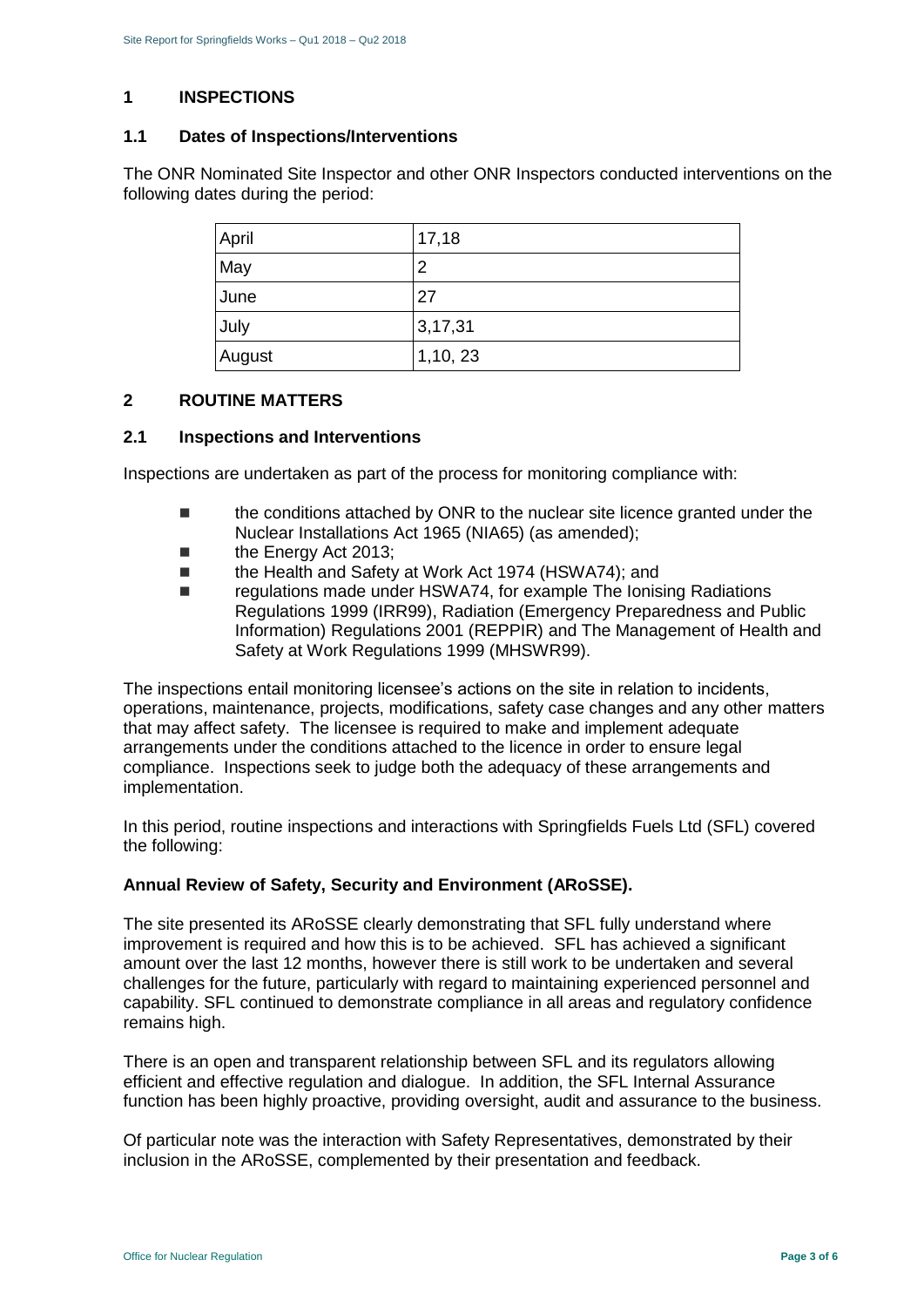SFL now needs to ensure that it continues to maintain focus on all aspects of nuclear safety and security against increasing commercial pressures, potential funding restrictions and new ownership. Maintaining the capability and capacity of the organisation to deliver all areas of work, in a safe manner, is fundamental going forward.

#### **Thematic Compliance Inspections**

During this period, ONR carried out a number of thematic compliance inspections. These inspections focussed on leadership and management for safety, organisational structure, training, operating rules and instructions, internal assurance, reporting culture, learning from events and maintenance. Any observations/issues that arose from these inspections have been fully addressed by the licensee.

# **Security and Safeguards**

SFL and NNL Preston have submitted their Security (SyAPs) aligned plans and these are currently undergoing assessment by ONR. There have been 4 interventions related to the assessment of the SyAPs aligned security plan within this reporting period. In addition, there have been a number of safeguards inspections and currently no issues have been raised by the European Commission as a result of any of these inspections.

#### **Emergency Preparedness**

During this period there has been one Emergency Preparedness Consultative Committee (EPCC) meeting and planning is ongoing for the Level 2 off-site nuclear emergency exercise, codenamed 'Heron'.

# **Conventional Health and Safety - Fire**

ONR conducted one CH&S fire intervention during this period. The purpose of this Intervention was to assess general fire safety provisions and to confirm compliance with the requirements of the Regulatory Reform (Fire Safety) Order 2005. No regulatory issues were raised as a result of this intervention and the current fire strategy was deemed adequate.

#### **2.2 Other work**

ONR has been fully engaged with regard to the change in ownership of Westinghouse and any impacts that this may have now or in the future. ONR is content that this change has been appropriately implemented.

# <span id="page-3-0"></span>**3 NON-ROUTINE MATTERS**

Licensees are required to have arrangements to respond to non-routine matters and events. ONR inspectors judge the adequacy of the licensee's response, including actions taken to implement any necessary improvements. The licensee informed ONR of some minor incidents during this reporting period, all of which were promptly addressed by the licensee and the actions taken were deemed satisfactory by ONR.

# <span id="page-3-1"></span>**4 REGULATORY ACTIVITY**

ONR inspectors may issue formal documents to ensure compliance with regulatory requirements. Under nuclear site licence conditions, ONR issues regulatory documents, which either permit an activity or require some form of action to be taken; these are usually collectively termed 'Licence Instruments' (LIs), but can take other forms. In addition, inspectors may issue Enforcement Notices to secure improvements to safety.

<span id="page-3-2"></span>No enforcement notices or LI's were issued in this period.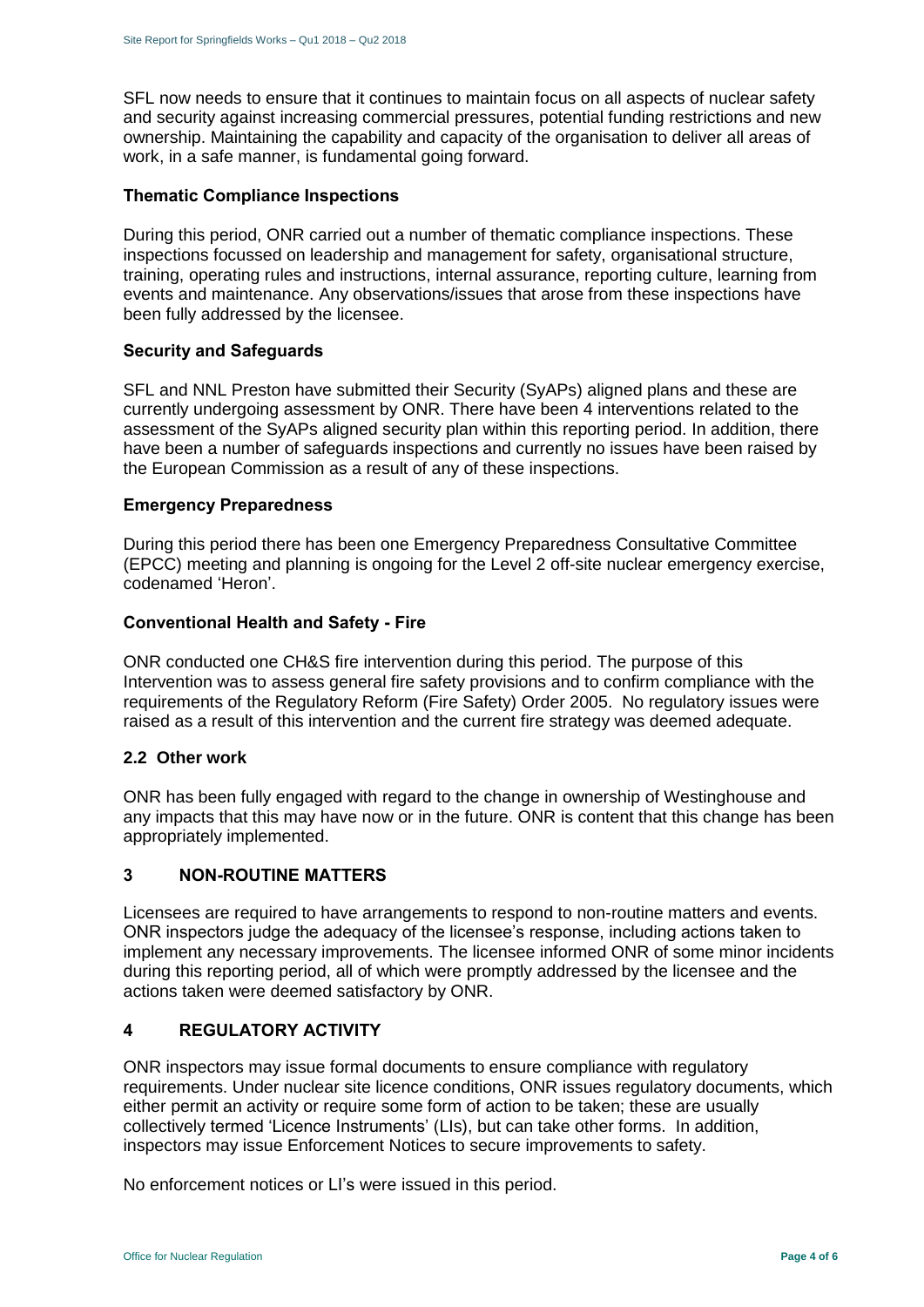# **5 NEWS FROM ONR**

#### **Stakeholder Engagemen**t

As part of our continued stakeholder engagement work, in June we welcomed finance professionals from a number of nuclear site licensees and dutyholders to seminars in London and Birmingham. Led by our Finance Director, Sarah High, we hosted the seminars to provide the industry with a better understanding of our charging methodology, the principles we apply, and how the charging process works. To accompany the seminars we have also published a new booklet – How we charge for Nuclear Regulation – which is available on our website.

In August our Chief Nuclear Inspector Mark Foy and Deputy Chief Inspector Mina Golshan, hosted a webinar for stakeholders on the outcomes of the UK report to the Joint Convention. This is a new channel of communication which we have introduced and further webinars are planned for November and February 2019. If you would like to find out more, please contact the ONR Communications team [\(contact@onr.gov.uk\)](mailto:contact@onr.gov.uk)

The next ONR/NGO engagement forum will take place on 11 October in London. This is a forum to discuss strategic, cross-cutting regulatory matters. Site specific matters are normally addressed via Site Stakeholder Groups. We are always keen to engage with a range of stakeholders and groups on nuclear safety and security issues, so if you do represent a nuclear-interest Non-Governmental Organisation, and are not already involved through our forum or via a Site Stakeholder Group, then please get in touch with the ONR Communications team for further details, via [contact@onr.gov.uk](mailto:contact@onr.gov.uk)

# **Regulatory News**

On 25 July we announced our decision to prosecute AWE for offences under Section 2 (1) of the Health and Safety at Work etc. Act (1974). This charge related to an electrical incident on 27 June 2017 which resulted in injury to an AWE employee. The incident was a conventional health and safety matter and there was no radiological risk to workers or the public. At a court hearing on 18 September, AWE pleaded guilty to the charge. Sentencing has been adjourned until 9 November 2018.

On 22 August we announced our decision to prosecute EDF Energy Nuclear Generation Ltd and Doosan Babcock Ltd. The charge related to an incident on 12 April 2017 at Hinkley Point B which resulted in injury to a Doosan Babcock Ltd employee. The incident was a conventional health and safety matter and there was no radiological risk to workers or the public. A hearing is scheduled to take place on 10 October 2018 at Taunton Magistrates Court.

#### **Corporate News**

In June we published our Annual Report and Accounts highlighting the extent of our regulatory activities. During the 17/18 year over 1,000 inspections were carried out across 36 licensed sites and transport duty-holders, ensuring the required standards of safety and security were met to protect the public and workers. The full report is available on our website. In July we published our second gender pay report. The organisation-wide results show that ONR has a mean gender pay gap of 35.2%, which is wider than last year, although it is broadly similar to the rest of the UK nuclear industry and anticipated given our workforce profile, and that of the industries from which we have historically recruited. ONR is committed to addressing this issue and continues to focus on improving diversity and inclusion.

We have recently published our Statement of civil incidents meeting the Ministerial Reportable Criteria reported to ONR - Q2 2018 (1 April 2018 to 30 June 2018). Full details are available on our website.